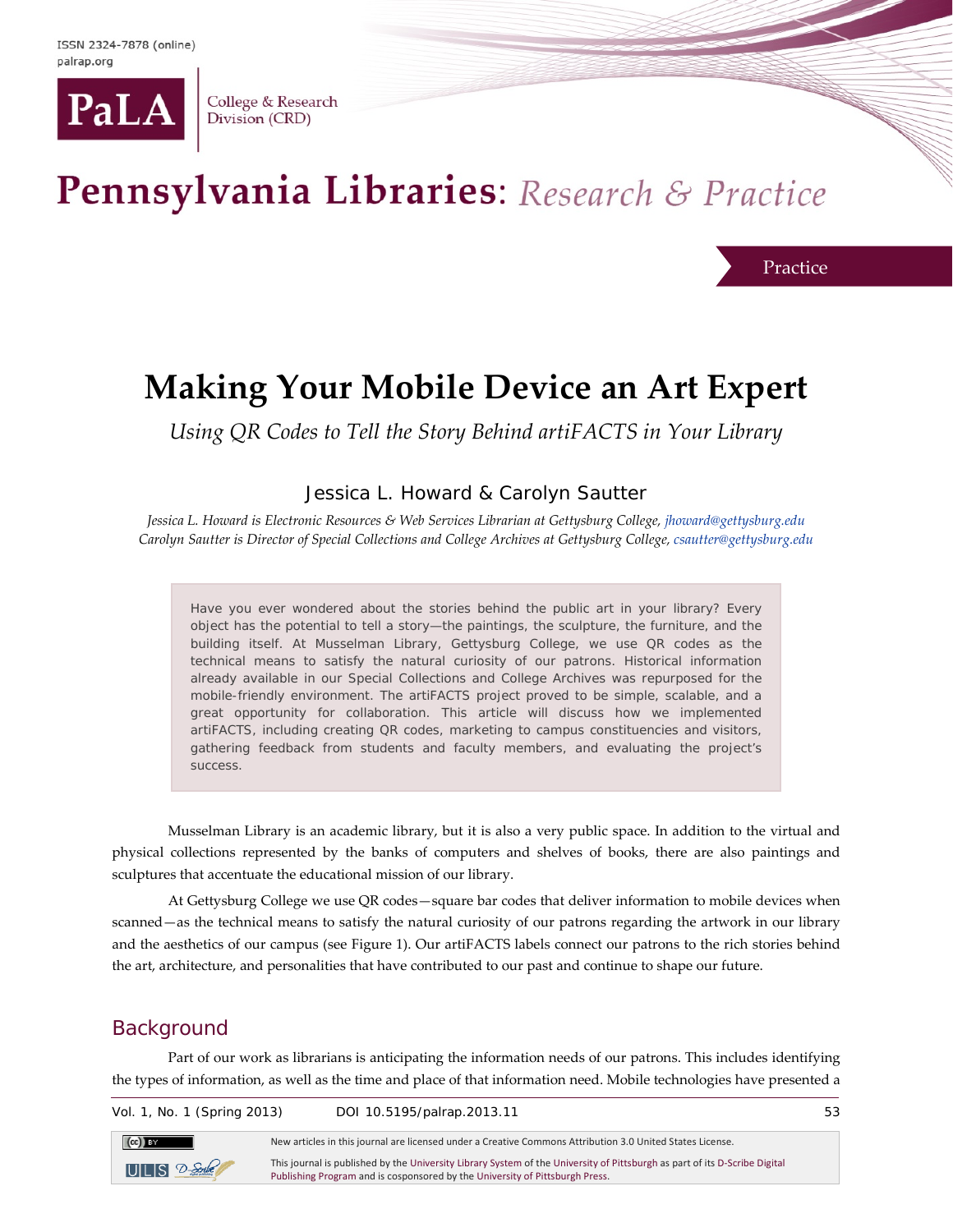new opportunity to deliver information in a way that aligns with the expectations of the user, and QR codes can connect the mobile user to library resources and services. Together these technologies empower the user to retrieve information instantaneously.

We began experimenting with QR codes at Musselman Library in 2010. We placed QR codes on posters for library programming and added them to advertising in our campus newspaper in order to market our services. We also used QR codes to connect our physical collections with our growing virtual holdings. For example, visitors to our DVD collection discovered codes directing them to our online documentary film databases. Additionally, we used them in library instruction to connect students with an online form for providing feedback about library sessions.

The *Library Success Wiki* reveals that these are typical approaches to the use of QR codes by academic libraries. QR codes have also been used by libraries as part of open house activities for first year students at the Lafayette College Library, and as a way to deliver book location information from a library catalog to a user's mobile device at the San Diego State University Library (QR Codes, n.d.).



Figure 1 *ArtiFACTS sign and corresponding mobile website.*

In the fall of 2011, the director of Musselman Library charged a small working group with exploring digital humanities initiatives. Among our tasks, we were asked to brainstorm projects that could be implemented by repurposing data that already existed and that used readily available technology to fill a need. We examined our library's mission statement to help us formulate new projects:

Musselman Library engages our community of learners by

- building and providing access to collections that support study within traditional and emerging disciplines;
- creating learning opportunities that support curricular inquiry, encourage critical thinking, stimulate curiosity, and enliven the imagination; and
- providing an inviting environment in which to think and study, question and discover, reflect and connect (Musselman Library, 2007).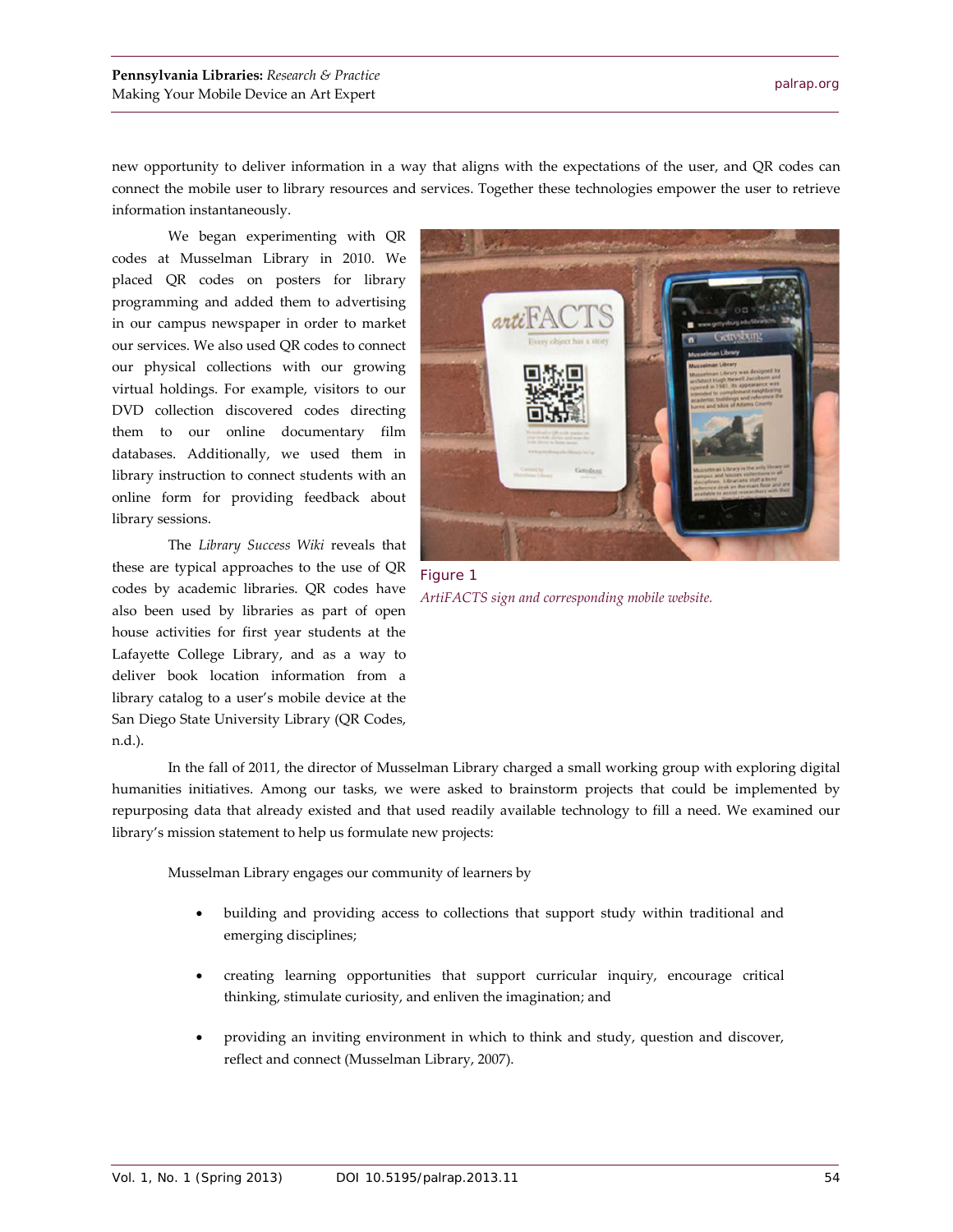The last two bullet points about "stimulating curiosity" and "providing an inviting environment" in which to discover and connect reminded us to take a look at our own building for ideas. How could we enhance the experience of being in Musselman Library?

Our library building is open for students 24 hours a day 5 days a week when classes are in session. We have a high gate count for a small liberal arts college—212,500 in fall 2012—and we are part of the admissions tour for prospective students and a familiar stop for alumni visiting campus. As we looked around at the walls and floor space that surrounded our students and visitors, we saw the potential for the artwork in our building to become a more active part of our collection offerings. Every object had the potential to tell a story—the paintings, the sculpture, the furniture, and the building itself.

There were already labels giving brief descriptions for some of our artwork, but in this virtual age there is so much more we can provide for the curious patrons within our doors. Since we serve the information needs of the 19-22 year old demographic, we are very aware that many of our students have cell phones on hand to address their information needs. A recent study by Pew Internet & American Life Project revealed that 66% of adults age 18-29 own smartphones (Rainie, 2012). What if we made it possible for these mobile devices to teach the history of an object by providing instant information about that object and even its tie to our college's history? This would be an engaging way to revitalize information that was readily available from our Special Collections and College Archives as well as the college website. Without leaving the site of the object, the patron could experience the artwork in a more informed and fun way.

The process of making artiFACTS a reality came quickly once the conversation began. The process was simple: select the object; research the object; create the mobile page; generate the QR code; and design, print, and post the sign.



#### Figure 2

*This samurai armor, located on the main floor of Musselman Library, is a common source of inquiries, making it an ideal candidate for the artiFACTS project.*

#### Select the Object

For the selection criteria, we wanted to identify readily visible objects for which we already had interesting information. We focused on items that were aesthetically engaging and ideally had some tie to Gettysburg College. The samurai armor that we have on display on the main floor of our library was our first candidate because we have had several inquiries about it over the years (see Figure 2). By our second meeting we already had over a dozen candidates.

#### Research the Object

Special Collections and College Archives staff members were involved in paring down the candidate pool by confirming which objects could be described accurately and had that crucial tie to our campus legacy. Existing online sources were mined for information, and additional research was done in Special Collections. Then one of our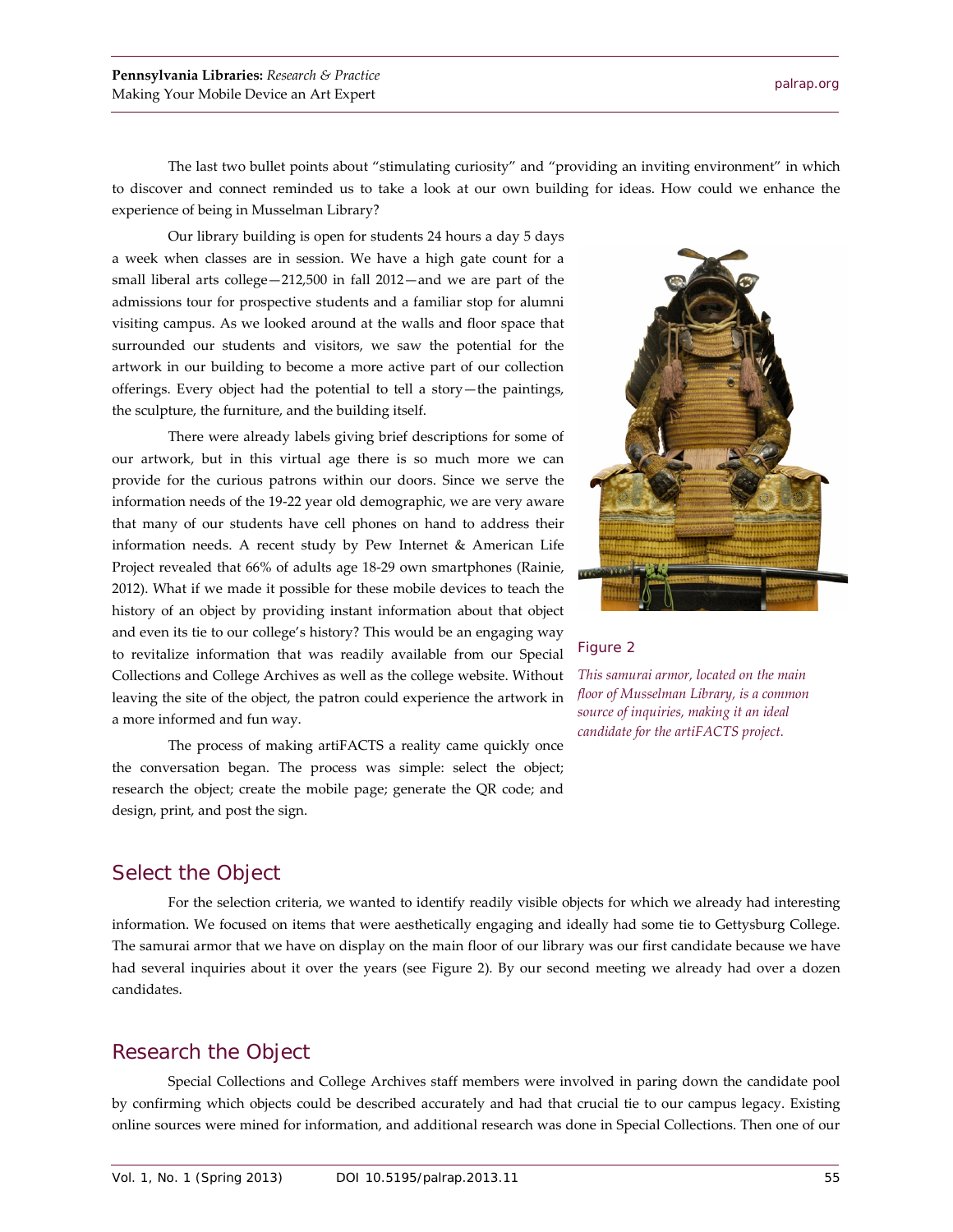staff members who contributes articles to our Friends of Musselman Library newsletter was charged with the final fact check and the writing of the short entries for our mobile web pages. A member of our marketing committee provided the name artiFACTS and the logo. Already the project was proving to be a marvelous collaborative opportunity for the library staff, and we were beginning to nominate objects outside of the library.

## Create the Mobile Page

All of our artiFACTS web pages are mobile friendly, using a web page template that is optimized for small screens and devices with less processing power. Mobile-friendly pages keep images small enough to load and view on such devices, and they provide only the most pertinent, quick-reference information. We are fortunate that Gettysburg College had already developed a mobile-friendly web page template that was used in the past, both in the library and across the institution, so we are able to easily populate the existing template with our artiFACTS content.[1](#page-6-0) We include three different types of information on each artiFACTS web page, in cases where the desired information is available. This allows us to provide some consistency between pages, but it also ensures that we



Figure 3 *The Eddie Plank baseball, on display in Special Collections, is a popular artiFACT highlighting College history.*

answer the key questions we anticipate about each object. This information includes a description of the object or artwork, information about the subject or owner of the artifact, and the connection the object has to the college.

For example, we have a baseball signed by Eddie Plank, a Major League pitcher who was elected to the Baseball Hall of Fame in 1946 (see Figure 3). The artiFACTS page describes the baseball as a practice ball, it elaborates on Plank's success in the majors, and it explains Plank's role on the Gettysburg College baseball team, despite the fact that he was not a student at the college.

In addition to describing these aspects of each artifact in a succinct, mobile-friendly format, we also provide links to additional information for those who wish to research further. We include a link to an online form that allows users to ask an archivist for additional information, and an email address that can be used to suggest new objects to include in artiFACTS.

Finally, we created a homepage for artiFACTS [\(www.gettysburg.edu/library/m/qr\)](http://www.gettysburg.edu/library/m/qr), which brings all of the items together, and lists them by their location, allowing the enthusiastic visitor to guide themselves to additional objects. Our promotional materials point to this page.

## Generate the QR Code

Before generating the QR code for an object, we use the Google URL shortener [\(goo.gl\)](http://goo.gl/) to create a short URL for our desired target website. We do this because a shorter URL results in a less complex QR code. The simpler codes are not only faster and more accurately scanned, but they are more visually appealing than more complex codes (see Figure 4). Additionally, using this unique URL for the QR code allows us to track—via the Google URL shortener tool the number of times that a QR code is scanned.



#### Figure 4

*The QR code on the left points to the original web page URL. The less complex code on the right illustrates the benefit of using a shortened URL to point to that web page.*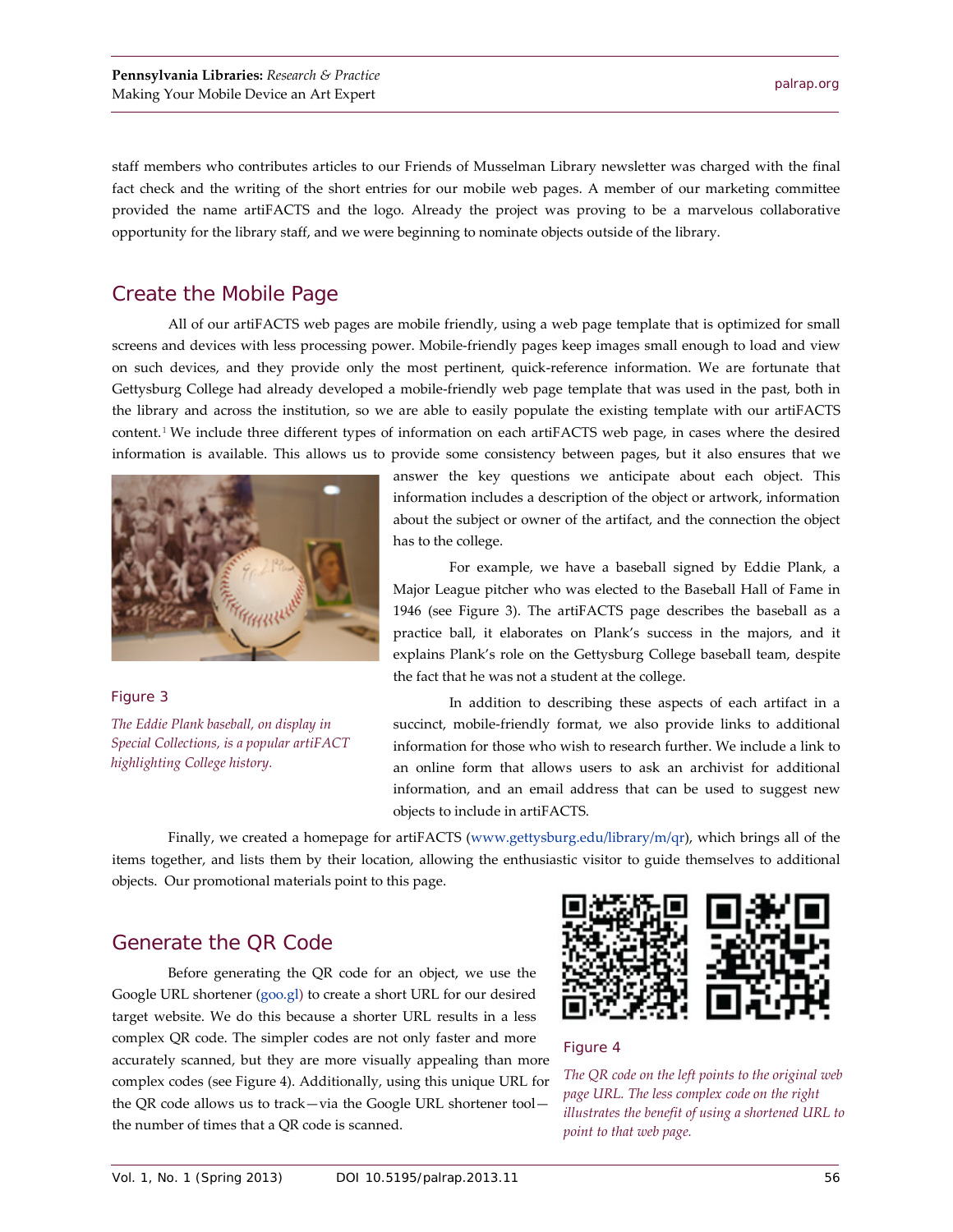While the Google URL shortener also generates QR codes, they are small and not as cleanly reproduced as we would like them to be for our artiFACTS signs. So we generate the QR codes using an online QR code generator called Kayawa [\(qrcode.kaywa.com\)](http://qrcode.kaywa.com/). This involves simply copying the shortened URL into the generator and saving the generated code.

## Design, Print, and Post the Sign

Once the QR codes are generated, we add what we like to call a "whimsy" to the code. The whimsy is a small black-and-white image or icon that somehow represents the individual artifact. We place this whimsy on the QR code, usually in the lower right corner. We chose to make the whimsy black and white, in order to help it blend in to the code. While covering a small portion of the code with an image will not interfere with the ability to scan the code, we test the code at this point to ensure that it works properly. The whimsies not only add visual interest to the artiFACTS signs, but they serve the practical purpose of helping us—especially when getting batches of signs back from the printer—to differentiate between the signs.



#### Figure 5

*The QR code signs for each object incorporate a "whimsy" like the lock shown here, as well as the artiFACTS logo and instructions for using the QR code.*

The completed QR codes are then inserted into a template that we created for the artiFACTS signs. These signs are 4" x 6" in size, with rounded corners that resemble the shape of a smart phone. They include the artiFACTS logo; the artiFACTS tag line, "Every object has a story"; a brief description of how to use the QR code; the URL for the artiFACTS project homepage; and our library wordmark (see Figure 5).

Our artiFACTS signs are made from printed vinyl applied to 1/8" PVC, with satin lamination. They are intended to be used in indoor and outdoor settings, so they must stand up to diverse environments. Because our on-campus print shop could not meet these requirements, we have our signs printed by a commercial sign vendor for approximately \$8 each. Other libraries may be able to have their signs printed at an on-campus print shop at a similar or reduced cost.



#### Figure 6

*The rack card promotes the artiFACTS project at various high-traffic campus locations.*

We have, so far, affixed all of the signs to walls, display cases, etc. using Command brand picture hanging strips from 3M. These strips provide a sufficiently strong hold, even on textured walls, while limiting potential damage to the surface to which they are attached. This is of particular concern for us, as artwork often moves around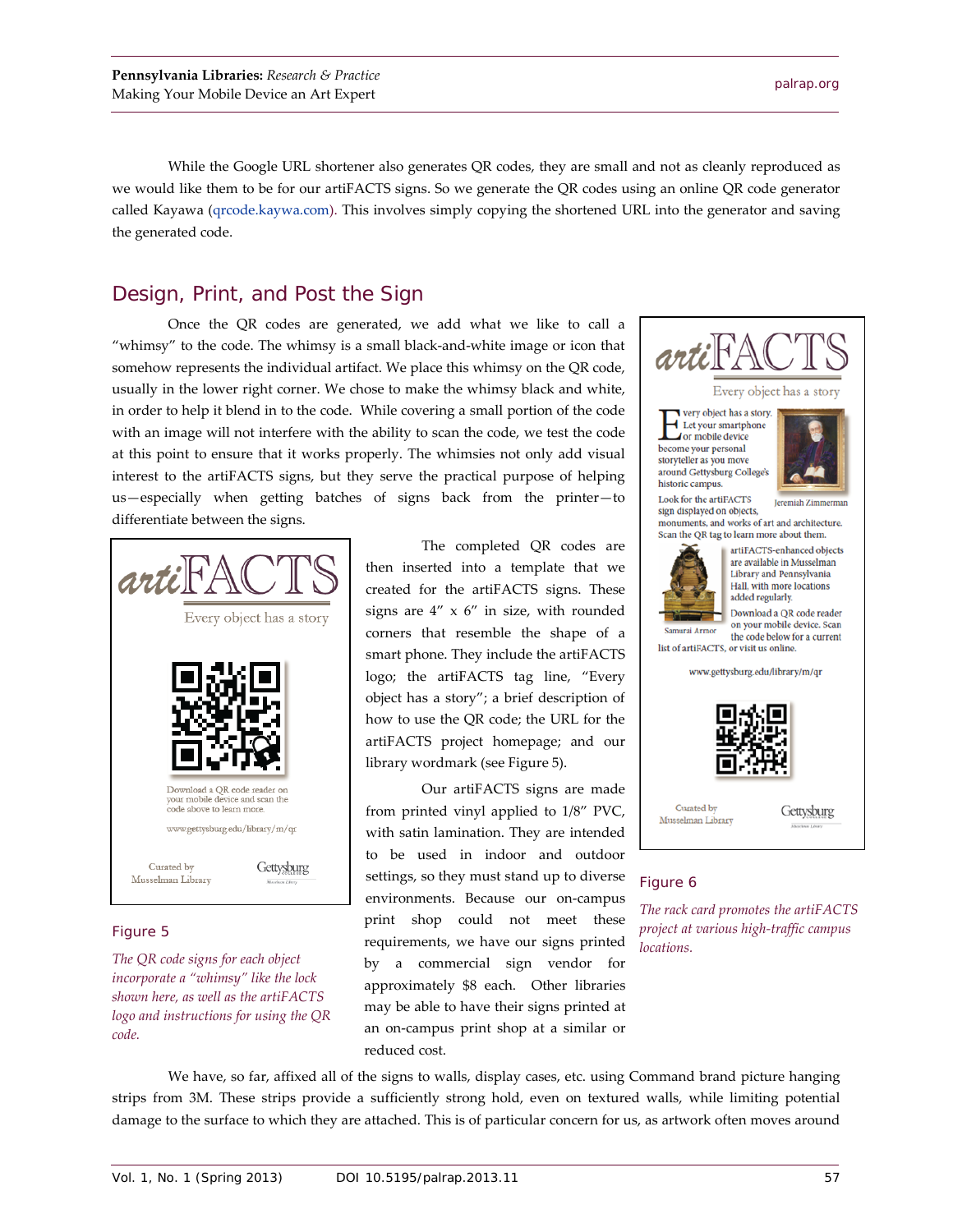our building and around campus, and we want the QR code signs to go where the artwork goes. As we expand to additional outdoor artiFACTS, we anticipate having to find creative new approaches for displaying the signs.

#### Marketing

We officially launched artiFACTS in summer of 2012, in time for reunion weekend on our campus. We considered this to be a good time to roll out this project, as it is a time when we have many visitors on campus who are interested in learning more about college history, reminiscing about their time here, and sometimes just looking for something interesting to do.

In anticipation of reunion weekend, we created promotional materials to spread the word about this unique project. This included the creation of rack cards that we put on display in the library, the alumni house, and the admissions office—all places we anticipated having heavy visitor traffic (see Figure 6). In addition to the logos that visually tie them to the artiFACTS signs, these rack cards provide a brief description of artiFACTS, as well as images of some of the more popular objects featured in this project. We also included the URL for the artiFACTS homepage and a QR code that points to that page.

Additional promotion includes an upcoming article in our library newsletter, the incorporation of artiFACTS into the library's portion of student tour guide training, an email to faculty, and promotions on the library website homepage. We've also used word of mouth and pointed out the labels to visitors. Students who ask about the unique objects in our library have also helped identify artiFACTS, as well as faculty members who have encouraged their students to research the history of our campus.

#### Assessment

We collect usage statistics that measure both the number of views of the individual artiFACTS web pages, as well as the number of scans of each QR code. The QR code scans were counted by the Google URL shortener, and the page views were determined using Google Analytics, the product we use to track all of our website usage statistics. As of the writing of this article, less than a year after the launch of this project, artiFACTS QR codes have been scanned 277 times, and artiFACTS pages have received 1,725 views. We believe that the page views are higher than the QR code scans because we have made it possible to move between artiFACTS pages, and because these pages are discoverable via our website search, as well as commercial search engines.

In addition to usage statistics, we have also received anecdotal feedback about this project. We have two artiFACTS on display in our Special Collections reading room, and visitors to those





*Retired faculty member Jim Agard poses with his sculpture, Consonance, one of the newest additions to artiFACTS.*

exhibits often notice and enthusiastically scan the QR code signs. Users seem to already know what QR codes are and how to use them. We get the occasional question about whether we can suggest a QR code reader, but we have observed that QR codes facilitate a self-service experience. Additionally, we have had faculty so intrigued by this project, that they have nominated objects—including their own work—to be made into artiFACTS (see figure 7).